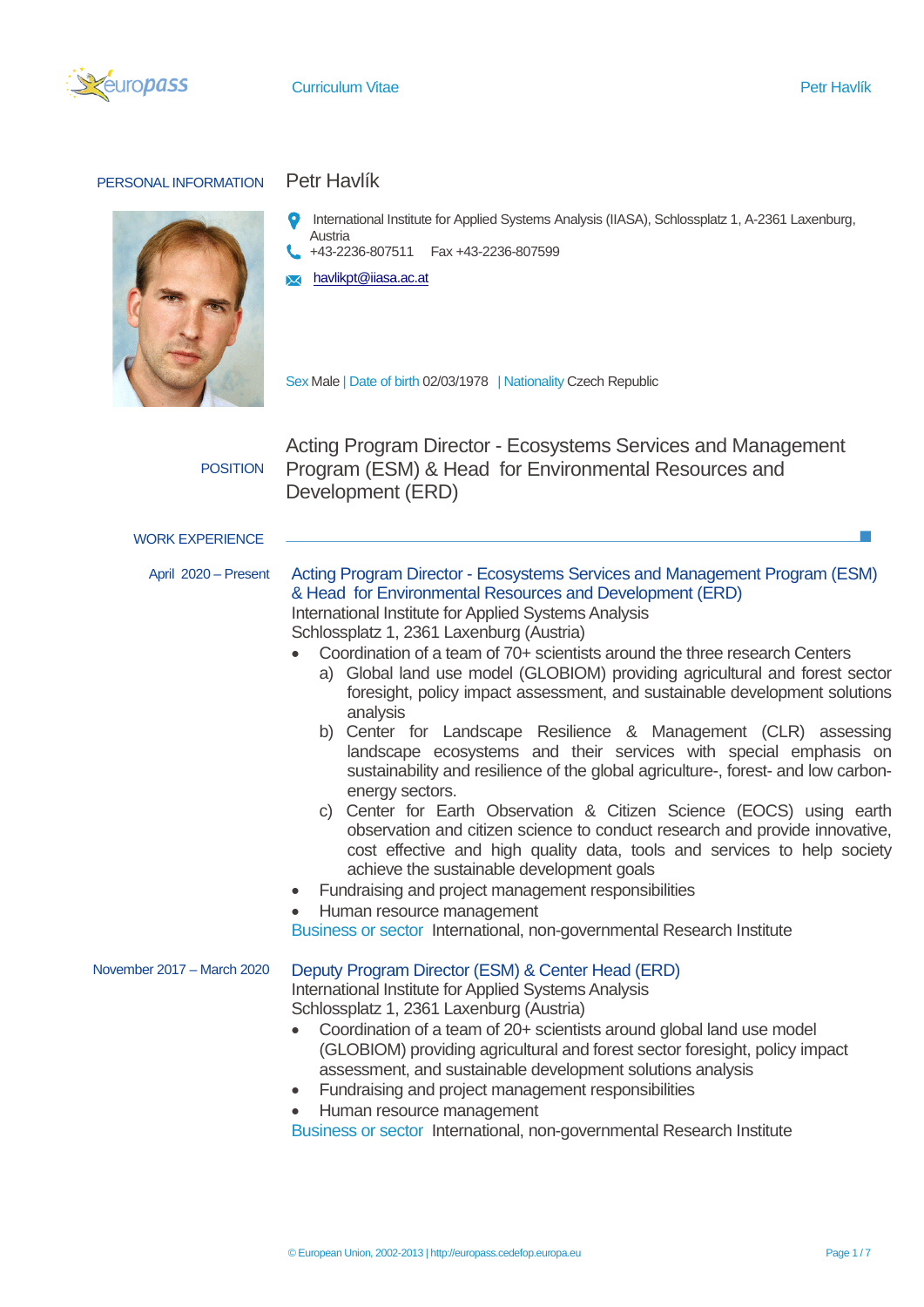

| October 2014 - October 2017                                                      | Senior Research Scholar & Group Leader<br>International Institute for Applied Systems Analysis<br>Schlossplatz 1, 2361 Laxenburg (Austria)<br>Coordination of a team of 10+ scientists around global land use model<br>(GLOBIOM) providing agricultural and forest sector foresight, policy impact<br>assessment, and sustainable development solutions analysis<br>Fundraising and project management responsibilities<br>$\bullet$<br>Business or sector International, non-governmental Research Institute |                |                    |                   |                |
|----------------------------------------------------------------------------------|---------------------------------------------------------------------------------------------------------------------------------------------------------------------------------------------------------------------------------------------------------------------------------------------------------------------------------------------------------------------------------------------------------------------------------------------------------------------------------------------------------------|----------------|--------------------|-------------------|----------------|
| July 2007 - September 2014                                                       | <b>Research Scholar</b><br><b>International Institute for Applied Systems Analysis</b><br>Schlossplatz 1, 2361 Laxenburg (Austria)<br>Global land use model (GLOBIOM) development<br>Business or sector International, non-governmental Research Institute                                                                                                                                                                                                                                                    |                |                    |                   |                |
| January - June 2007<br>October 2014 - October 2017<br>July 2007 - September 2014 | <b>Research Assistant</b><br>UMR Economie Publique, INRA Grignon, Thiverval-Grignon, France<br>Spatially explicit biodiversity conservation modelling<br><b>Business or sector National Research Institute</b>                                                                                                                                                                                                                                                                                                |                |                    |                   |                |
| <b>EDUCATION AND TRAINING</b>                                                    |                                                                                                                                                                                                                                                                                                                                                                                                                                                                                                               |                |                    |                   |                |
| 2006                                                                             | PhD thesis: Efficient Policy Design for Joint Production of Food and Environment:<br>An Application to Beef and Grassland Biodiversity<br>University of Montpellier 1, Faculty of Economics, and Mendel University of Agriculture and Forestry<br>Brno, Faculty of Business and Economics                                                                                                                                                                                                                     |                |                    |                   |                |
| 2002                                                                             | Master degree in Economics of Development of Agriculture, Agri-business and<br><b>Rural Areas</b><br>University of Montpellier 1, Faculty of Economics                                                                                                                                                                                                                                                                                                                                                        |                |                    |                   |                |
| 2001                                                                             | Master degree in Economics and Management<br>Mendel University of Agriculture and Forestry Brno, Faculty of Business and Economics                                                                                                                                                                                                                                                                                                                                                                            |                |                    |                   |                |
| PERSONAL SKILLS                                                                  |                                                                                                                                                                                                                                                                                                                                                                                                                                                                                                               |                |                    |                   |                |
| Mother tongue(s)                                                                 | Czech                                                                                                                                                                                                                                                                                                                                                                                                                                                                                                         |                |                    |                   |                |
| Other language(s)                                                                | <b>UNDERSTANDING</b>                                                                                                                                                                                                                                                                                                                                                                                                                                                                                          |                | <b>SPEAKING</b>    |                   | <b>WRITING</b> |
|                                                                                  | Listening                                                                                                                                                                                                                                                                                                                                                                                                                                                                                                     | Reading        | Spoken interaction | Spoken production |                |
| English                                                                          | C <sub>2</sub>                                                                                                                                                                                                                                                                                                                                                                                                                                                                                                | C <sub>2</sub> | C <sub>2</sub>     | C <sub>2</sub>    | C <sub>2</sub> |
| French                                                                           | C <sub>2</sub>                                                                                                                                                                                                                                                                                                                                                                                                                                                                                                | C <sub>2</sub> | C <sub>2</sub>     | C <sub>2</sub>    | C <sub>2</sub> |
| German                                                                           | C <sub>2</sub>                                                                                                                                                                                                                                                                                                                                                                                                                                                                                                | C <sub>2</sub> | C <sub>2</sub>     | C <sub>2</sub>    | C <sub>2</sub> |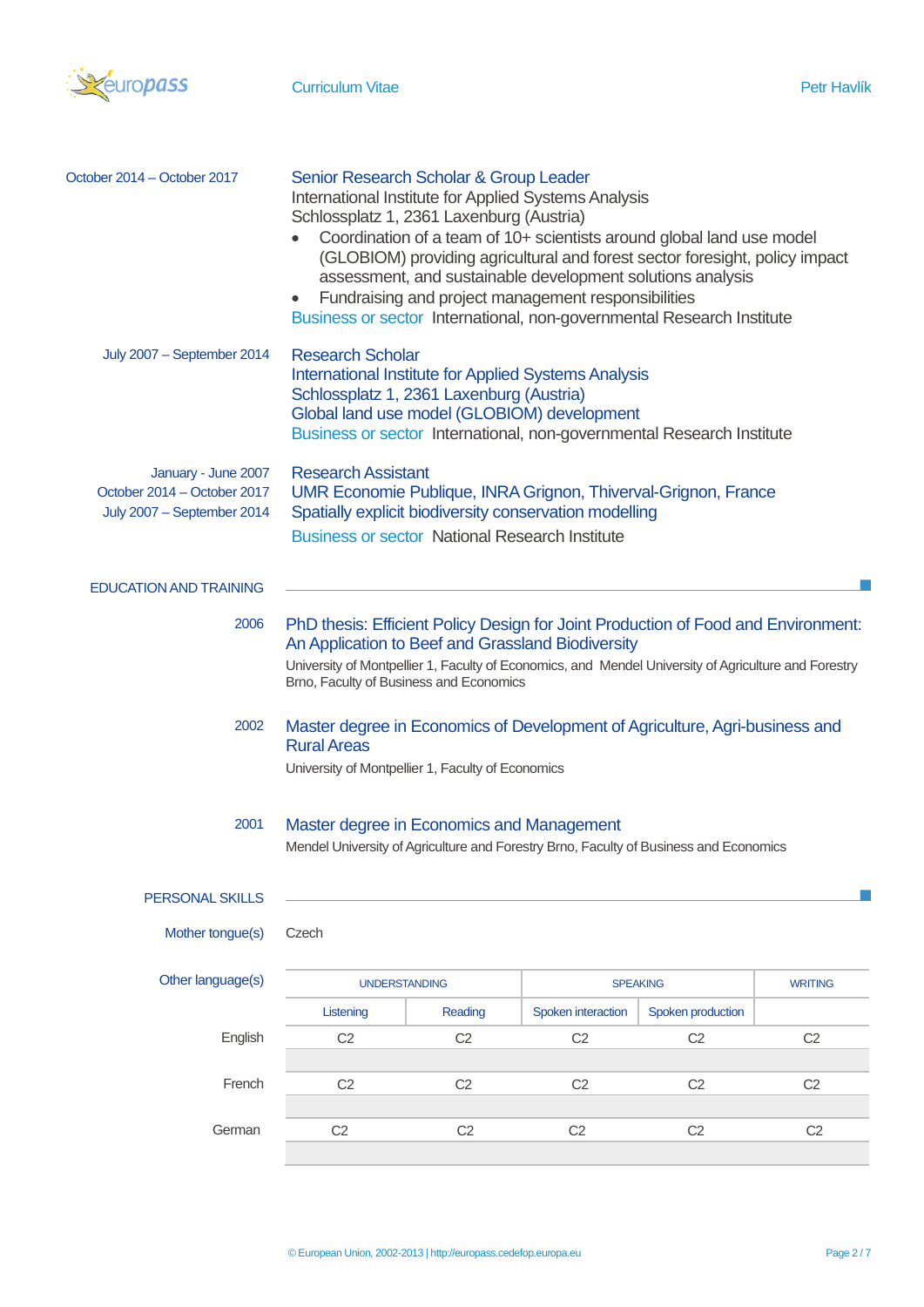

Levels: A1/2: Basic user - B1/2: Independent user - C1/2 Proficient user Common European Framework of Reference for Languages

| <b>ADDITIONAL INFORMATION</b>                            |                                                                                                                                                                               |
|----------------------------------------------------------|-------------------------------------------------------------------------------------------------------------------------------------------------------------------------------|
| Organisational / managerial skills                       | • Manages a team of 20+ scientists at IIASA around the GLOBIOM model<br>• Principal investigator of several research scientific projects with collective teams                |
| Participation in international<br>scientific assessments | IPCC - 6th Assessment Report, WG3<br><b>Lead Author</b><br>Role:<br>IPBES - Assessment Report on Land Degradation and Restoration                                             |
|                                                          | Review Author<br>Role:                                                                                                                                                        |
| Job-related skills                                       | • good understanding of all economic issues related to environmental and agriculture economics<br>• good command of modelling tools, in particular partial equilibrium models |
| <b>Computer skills</b>                                   | • Proficient in GAMS, some experience with R<br>• Good command of Word, Excel, Powerpoint                                                                                     |
| <b>Driving licence</b>                                   | • Car driving license (B)                                                                                                                                                     |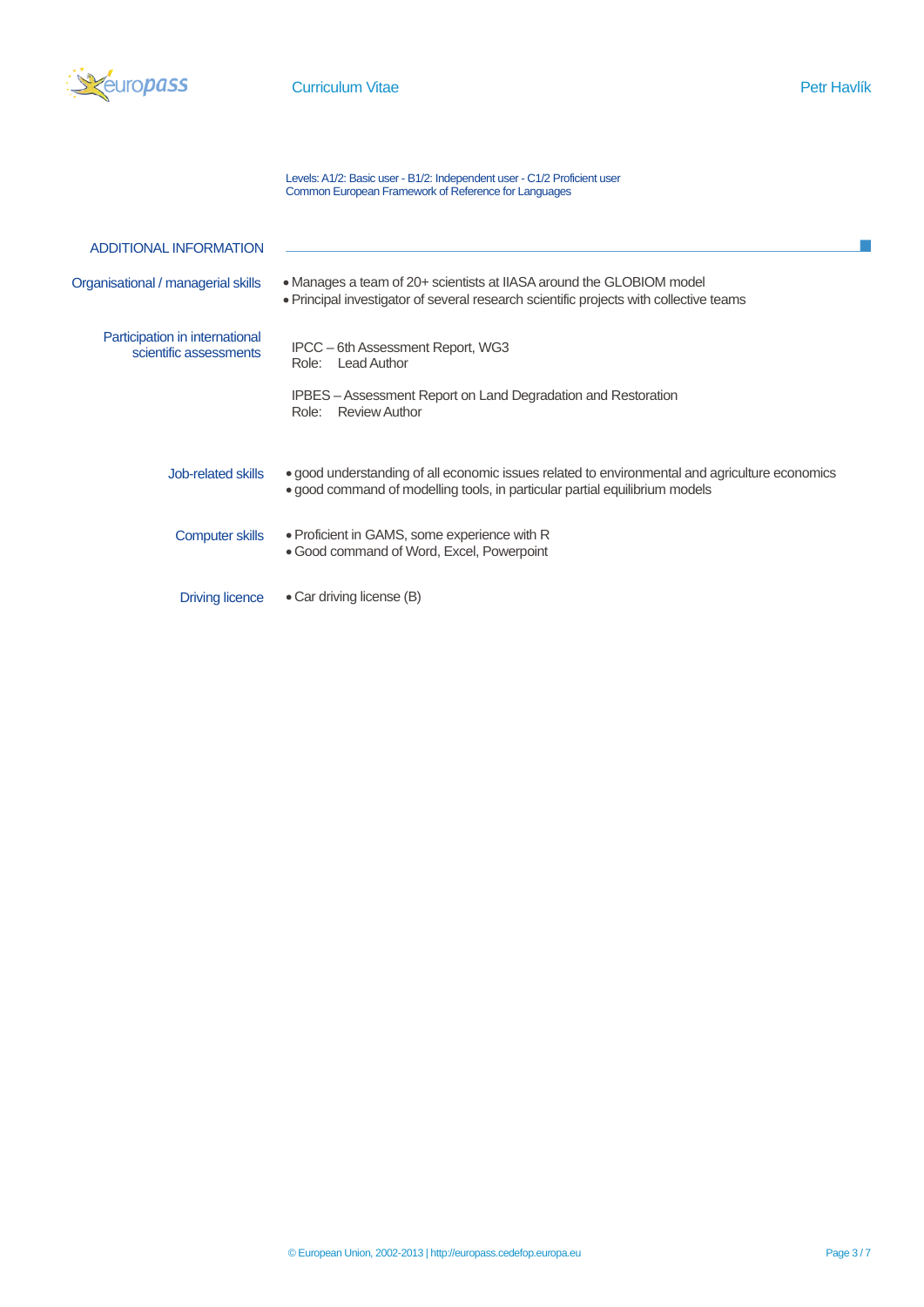

Publications **120+ peer-reviewed publications including: 16 in Nature family, 3 in Science family, and 4 in Proceedings of the National Academy of Sciences U.S.A**

> **H-factor: 42 (Scopus) – Top 1% Highly Cited Researcher in the category Social Sciences**

[Hasegawa,](http://pure.iiasa.ac.at/view/iiasa/1314.html) [T.,](http://pure.iiasa.ac.at/view/iiasa/1314.html) [Havlik,](http://pure.iiasa.ac.at/view/iiasa/119.html) P., [Frank,](http://pure.iiasa.ac.at/view/iiasa/94.html) S. D.[,](https://orcid.org/0000-0001-5702-8547) [Palazzo,](http://pure.iiasa.ac.at/view/iiasa/223.html) A. D & [Valin,](http://pure.iiasa.ac.at/view/iiasa/316.html) H[.](https://orcid.org/0000-0002-0618-773X) D (2019). [Tackling](http://pure.iiasa.ac.at/id/eprint/16066/) *food consumption inequality to fight hunger without pressuring the [environment.](http://pure.iiasa.ac.at/id/eprint/16066/) Nature Sustainability* 2: 826-833. DOI[:10.1038/s41893-019-0371-6.](https://doi.org/10.1038/s41893-019-0371-6)

[Pastor,](http://pure.iiasa.ac.at/view/iiasa/226.html) A., [Palazzo,](http://pure.iiasa.ac.at/view/iiasa/223.html) A. **D.[,](https://orcid.org/0000-0003-4770-2539) [Havlik,](http://pure.iiasa.ac.at/view/iiasa/119.html) P.**, Biemans, H., [Wada,](http://pure.iiasa.ac.at/view/iiasa/2601.html) Y. D., [Obersteiner,](http://pure.iiasa.ac.at/view/iiasa/219.html) M. D. , Kabat, P. & Ludwig, F. (2019). *The global nexus of [food–trade–water](http://pure.iiasa.ac.at/id/eprint/15906/) sustaining [environmental](http://pure.iiasa.ac.at/id/eprint/15906/) flows by 2050.* Nature Sustainability DOI[:10.1038/s41893-019-0287-1.](https://doi.org/10.1038/s41893-019-0287-1)

[Frank,](http://pure.iiasa.ac.at/view/iiasa/94.html) S. <sup>(D)</sup>[,](https://orcid.org/0000-0001-5702-8547) [Havlik,](http://pure.iiasa.ac.at/view/iiasa/119.html) P., Stehfest, E., [van](http://pure.iiasa.ac.at/view/iiasa/2911.html) Meijl, H., Witzke, P., Pérez-Domínguez, I., van [Dijk,](http://pure.iiasa.ac.at/view/iiasa/2911.html) M., Doelman, J.C., Fellmann, T., Koopman, F.L. et al. (2019). *[Agricultural](http://pure.iiasa.ac.at/id/eprint/15632/) non-CO2 emission [reduction](http://pure.iiasa.ac.at/id/eprint/15632/) potential in the context of the 1.5 °C target.* Nature Climate Change 9 (1): 66-72. DO[I:10.1038/s41558-018-0358-8.](https://doi.org/10.1038/s41558-018-0358-8)

Mosnier, C., Britz, W., Julliere, T., De Cara, S., Jayet, P.-A., *[Havlik, P.](http://pure.iiasa.ac.at/view/iiasa/119.html), [Frank, S.](http://pure.iiasa.ac.at/view/iiasa/94.html) D.*[&](https://orcid.org/0000-0001-5702-8547) [Mosnier, A.](http://pure.iiasa.ac.at/view/iiasa/212.html) (2019). *[Greenhouse gas abatement strategies and costs in French dairy](http://pure.iiasa.ac.at/id/eprint/15992/)  [production.](http://pure.iiasa.ac.at/id/eprint/15992/) Journal of Cleaner Production* 236: e117589. DO[I:10.1016/j.jclepro.2019.07.064.](https://doi.org/10.1016/j.jclepro.2019.07.064)

[Chang, J.,](http://pure.iiasa.ac.at/view/iiasa/3116.html) Peng, S., Ciais, P., Saunois, M., Dangal, S., Herrero, M., **[Havlik, P.](http://pure.iiasa.ac.at/view/iiasa/119.html)**, Tian, H. & Bousquet, P. (2019). *[Revisiting enteric methane emissions from domestic ruminants and](http://pure.iiasa.ac.at/id/eprint/16017/)  [their δ13CCH4 source signature.](http://pure.iiasa.ac.at/id/eprint/16017/) Nature Communications* 10 (1): e3420. DO[I:10.1038/s41467-019-11066-3.](https://doi.org/10.1038/s41467-019-11066-3)

Wang, M.[, Tang, T.](http://pure.iiasa.ac.at/view/iiasa/3086.html) D.[,](https://orcid.org/0000-0002-2867-9241) [Burek, P.](http://pure.iiasa.ac.at/view/iiasa/46.html) D.[,](https://orcid.org/0000-0001-6390-8487) [Havlik, P.](http://pure.iiasa.ac.at/view/iiasa/119.html)[, Krisztin, T.,](http://pure.iiasa.ac.at/view/iiasa/167.html) Kroeze, C.[, Leclere, D.,](http://pure.iiasa.ac.at/view/iiasa/174.html) Strokal, M., [Wada, Y.](http://pure.iiasa.ac.at/view/iiasa/2601.html) <sup>(20</sup>)[,](https://orcid.org/0000-0003-4770-2539) Wang, Y. & [Langan, S.](http://pure.iiasa.ac.at/view/iiasa/2691.html) <sup>[\(](https://orcid.org/0000-0003-0742-3658)20</sup> (2019). *Increasing nitrogen export to [sea: A scenario analysis for the Indus River.](http://pure.iiasa.ac.at/id/eprint/16012/) Science of the Total Environment*: e133629. DO[I:10.1016/j.scitotenv.2019.133629.](https://doi.org/10.1016/j.scitotenv.2019.133629) (In Press)

Soussana, J.-F., Lutfalla, S., Ehrhardt, F., Rosenstock, T., Lamanna, C., **[Havlik, P.](http://pure.iiasa.ac.at/view/iiasa/119.html)**, Richards, M., Wollenberg, E., Chotte, J.-L., Torquebiau, E., Ciais, P., Smith, P. & Lal, R. (2019). *[Matching policy and science: Rationale for the '4 per 1000 -](http://pure.iiasa.ac.at/id/eprint/15017/) soils for food security [and climate' initiative.](http://pure.iiasa.ac.at/id/eprint/15017/) Soil and Tillage Research* 188: 3-15. DOI[:10.1016/j.still.2017.12.002.](https://doi.org/10.1016/j.still.2017.12.002)

Stehfest[,](https://orcid.org/0000-0002-0618-773X) E., van Zeist, W.-J., *Valin, H. D., [Havlik, P.](http://pure.iiasa.ac.at/view/iiasa/119.html)*, Popp, A., Kyle, P., Tabeau, A., Mason-D'Croz, D., <u>Hasegawa, T.,</u> Bodirsky, B.L., Calvin, K., Doelman, J.C., <u>Fujimori, S.,</u> Humpenöder, F., Lotze-Campen, H., van Meijl, H. & Wiebe, K. (2019). *[Key determinants of](http://pure.iiasa.ac.at/id/eprint/15907/)  [global land-use projections.](http://pure.iiasa.ac.at/id/eprint/15907/) Nature Communications* 10 (1): e2166. DOI[:10.1038/s41467-](https://doi.org/10.1038/s41467-019-09945-w) [019-09945-w.](https://doi.org/10.1038/s41467-019-09945-w)

[Fujimori, S.,](http://pure.iiasa.ac.at/view/iiasa/1267.html) [Hasegawa, T.,](http://pure.iiasa.ac.at/view/iiasa/1314.html) [Krey, V.](http://pure.iiasa.ac.at/view/iiasa/166.html) D.[,](https://orcid.org/0000-0003-0307-3515) [Riahi, K.](http://pure.iiasa.ac.at/view/iiasa/250.html) D.[,](https://orcid.org/0000-0001-7193-3498) Bertram, C., Bodirsky, B., Bosetti, V.[, Callen, J.,](http://pure.iiasa.ac.at/view/iiasa/2609.html) Després, J., Doelman, J., Drouet, L., Emmerling, J., [Frank, S.](http://pure.iiasa.ac.at/view/iiasa/94.html) **D.**[,](https://orcid.org/0000-0001-5702-8547) [Fricko, O.](http://pure.iiasa.ac.at/view/iiasa/97.html) [,](https://orcid.org/0000-0002-6835-9883) **[Havlik, P.](http://pure.iiasa.ac.at/view/iiasa/119.html)**, Humpenöder, F., Koopman, J., van Meijl, H., Ochi, Y., Popp, A., Schmitz, A., Takahashi, K. & van Vuuren, D. (2019). *[A multi-model assessment of food security](http://pure.iiasa.ac.at/id/eprint/15918/)  [implications of climate change mitigation.](http://pure.iiasa.ac.at/id/eprint/15918/) Nature Sustainability* 2 (5): 386-396. DO[I:10.1038/s41893-019-0286-2.](https://doi.org/10.1038/s41893-019-0286-2)

[Pastor, A.,](http://pure.iiasa.ac.at/view/iiasa/226.html) [Palazzo, A.](http://pure.iiasa.ac.at/view/iiasa/223.html) <sup>(D.</sup>[,](https://orcid.org/0000-0001-6981-2769) [Havlik, P.](http://pure.iiasa.ac.at/view/iiasa/119.html), Biemans, H., [Wada, Y.](http://pure.iiasa.ac.at/view/iiasa/2601.html) <sup>(D.</sup>, [Obersteiner, M.](http://pure.iiasa.ac.at/view/iiasa/219.html) <sup>(D.</sup>) Kabat, P. & Ludwig, F. (2019). *[The global nexus of food–trade–water sustaining](http://pure.iiasa.ac.at/id/eprint/15906/)  [environmental flows by 2050.](http://pure.iiasa.ac.at/id/eprint/15906/) Nature Sustainability* DOI[:10.1038/s41893-019-0287-1.](https://doi.org/10.1038/s41893-019-0287-1)

[Gidden, M.,](http://pure.iiasa.ac.at/view/iiasa/103.html) [Riahi, K.](http://pure.iiasa.ac.at/view/iiasa/250.html) D.[,](https://orcid.org/0000-0001-7193-3498) Smith, S., Fujimori, S., Luderer, G., Kriegler, E., van Vuuren, D.P., van den Berg, M., Feng, L., Klein, D., Calvin, K., Doelman, Jo., [Frank, S.](http://pure.iiasa.ac.at/view/iiasa/94.html) <sup>ID</sup>.[,](https://orcid.org/0000-0001-5702-8547) Fricko,

[O.](http://pure.iiasa.ac.at/view/iiasa/97.html) <sup>D</sup>.[,](https://orcid.org/0000-0002-6835-9883) Harmsen, M., Hasegawa, T., [Havlik, P.](http://pure.iiasa.ac.at/view/iiasa/119.html), Hilaire, J., Hoesly, R., Horing, J., Popp, A., Stehfest, E. & Takahashi, K. (2019). *[Global emissions pathways under different](http://pure.iiasa.ac.at/id/eprint/15689/)  socioeconomic scenarios for use in [CMIP6: a dataset of harmonized emissions trajectories](http://pure.iiasa.ac.at/id/eprint/15689/)  [through the end of the century.](http://pure.iiasa.ac.at/id/eprint/15689/) Geoscientific Model Development Discussions* 12 (4): 1443-1475. DO[I:10.5194/gmd-2018-266.](https://doi.org/10.5194/gmd-2018-266)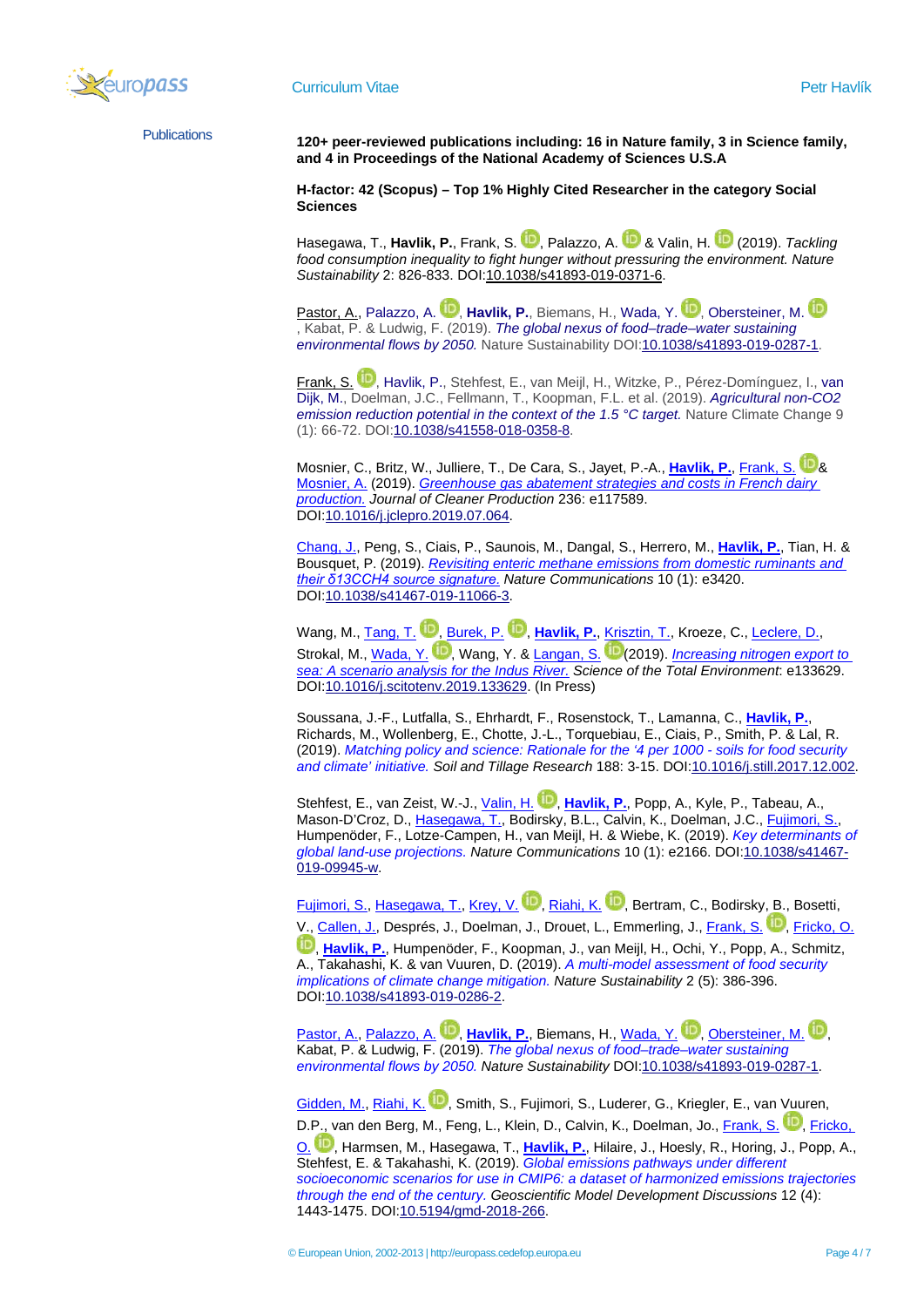

[Frank, S.](http://pure.iiasa.ac.at/view/iiasa/94.html) **D.[,](https://orcid.org/0000-0001-5702-8547) [Havlik, P.](http://pure.iiasa.ac.at/view/iiasa/119.html)**, Stehfest, E.[, van](http://pure.iiasa.ac.at/view/iiasa/2911.html) Meijl, H., Witzke, P., Pérez-Domínguez, I., van

[Dijk, M.,](http://pure.iiasa.ac.at/view/iiasa/2911.html) Doelman, J.C., Fellmann, T., Koopman, F.L., Tabeau, A. & [Valin, H.](http://pure.iiasa.ac.at/view/iiasa/316.html) [\(](https://orcid.org/0000-0002-0618-773X)2019). *[Agricultural non-CO2 emission reduction potential in the context of the 1.5 °C target.](http://pure.iiasa.ac.at/id/eprint/15632/) Nature Climate Change* 9 (1): 66-72. DOI[:10.1038/s41558-018-0358-8.](https://doi.org/10.1038/s41558-018-0358-8)

[Ermolieva, T.,](http://pure.iiasa.ac.at/view/iiasa/83.html) [Boere, E.,](http://pure.iiasa.ac.at/view/iiasa/34.html) Biewald, A., [Havlik, P.](http://pure.iiasa.ac.at/view/iiasa/119.html), [Mosnier, A.,](http://pure.iiasa.ac.at/view/iiasa/212.html) [Leclere, D.,](http://pure.iiasa.ac.at/view/iiasa/174.html) [Valin, H.](http://pure.iiasa.ac.at/view/iiasa/316.html) **D.** [Frank, S.](http://pure.iiasa.ac.at/view/iiasa/94.html) <sup>(D</sup>[,](https://orcid.org/0000-0001-5702-8547) [Obersteiner, M.](http://pure.iiasa.ac.at/view/iiasa/219.html) D[&](https://orcid.org/0000-0001-6981-2769) [Ermoliev, Y.](http://pure.iiasa.ac.at/view/iiasa/1862.html) (2019). *Addressing climate change [adaptation with a stochastic integrated assessment model: Analysis of common agricultural](http://pure.iiasa.ac.at/id/eprint/15770/)  [policy measures.](http://pure.iiasa.ac.at/id/eprint/15770/) Financial Statistics Journal* 1 (2) DOI[:10.24294/fsj.v1i2.913.](https://doi.org/10.24294/fsj.v1i2.913)

[Deppermann, A.,](http://pure.iiasa.ac.at/view/iiasa/64.html) [Havlik, P.](http://pure.iiasa.ac.at/view/iiasa/119.html), [Valin, H.](http://pure.iiasa.ac.at/view/iiasa/316.html) D.[,](https://orcid.org/0000-0002-0618-773X) [Boere, E.,](http://pure.iiasa.ac.at/view/iiasa/34.html) Herrero, M., Vervoort, J. & Mathijs, E. (2018). *[The market impacts of shortening feed supply chains in Europe.](http://pure.iiasa.ac.at/id/eprint/15607/) Food Security* 10 (6): 1401-1410. DOI[:10.1007/s12571-018-0868-2.](https://doi.org/10.1007/s12571-018-0868-2)

Sandstrom[,](https://orcid.org/0000-0002-0618-773X) V., *Valin, H. D., [Krisztin, T.,](http://pure.iiasa.ac.at/view/iiasa/167.html) [Havlik, P.](http://pure.iiasa.ac.at/view/iiasa/119.html)*, Herrero, M. & Kastner, T. (2018). The *[role of trade in the greenhouse gas footprints of EU diets.](http://pure.iiasa.ac.at/id/eprint/15461/) Global Food Security* 19: 48-55. DOI[:10.1016/j.gfs.2018.08.007.](https://doi.org/10.1016/j.gfs.2018.08.007)

[Gusti, M.,](http://pure.iiasa.ac.at/view/iiasa/114.html) [Forsell, N.,](http://pure.iiasa.ac.at/view/iiasa/93.html) [Havlik, P.](http://pure.iiasa.ac.at/view/iiasa/119.html), [Khabarov, N.](http://pure.iiasa.ac.at/view/iiasa/151.html) **D.**[,](https://orcid.org/0000-0001-5372-4668) [Kraxner, F.](http://pure.iiasa.ac.at/view/iiasa/165.html) & [Obersteiner, M.](http://pure.iiasa.ac.at/view/iiasa/219.html) D[\(](https://orcid.org/0000-0001-6981-2769)2018). *[The sensitivity of the costs of reducing emissions from deforestation and degradation](http://pure.iiasa.ac.at/id/eprint/15323/)  [\(REDD\) to future socioeconomic drivers and its implications for mitigation policy design.](http://pure.iiasa.ac.at/id/eprint/15323/) Mitigation and Adaptation Strategies for Global Change* DO[I:10.1007/s11027-018-9817-9.](https://doi.org/10.1007/s11027-018-9817-9) (In Press)

Baker, J.S., [Havlik, P.](http://pure.iiasa.ac.at/view/iiasa/119.html), [Beach, R.,](http://pure.iiasa.ac.at/view/iiasa/2828.html) [Leclere, D.,](http://pure.iiasa.ac.at/view/iiasa/174.html) Schmid, E., [Valin, H.](http://pure.iiasa.ac.at/view/iiasa/316.html) D.[,](https://orcid.org/0000-0002-0618-773X) Cole, J., Creason, J., Ohrel, S. & McFarland, J. (2018). *[Evaluating the effects of climate change on US](http://pure.iiasa.ac.at/id/eprint/15342/)  [agricultural systems: sensitivity to regional impact and trade expansion scenarios.](http://pure.iiasa.ac.at/id/eprint/15342/) Environmental Research Letters* 13 (6): e064019. DO[I:10.1088/1748-9326/aac1c2.](https://doi.org/10.1088/1748-9326/aac1c2)

Zurek, M., Hebinck, A., Leip, A., Vervoort, J., Kuiper, M., Garrone, M., **[Havlik, P.](http://pure.iiasa.ac.at/view/iiasa/119.html)**, Heckelei, T., Hornborg, S., Ingram, J., Kuijsten, A., Shutes, L., Geleijnse, J., Terluin, I., van 't Veer, P., Wijnands, J., Zimmermann, A. & Achterbosch, T. (2018). *[Assessing Sustainable Food and](http://pure.iiasa.ac.at/id/eprint/15600/)  [Nutrition Security of the EU Food System—An Integrated Approach.](http://pure.iiasa.ac.at/id/eprint/15600/) Sustainability* 10 (11): p. 4271. DOI[:10.3390/su10114271.](https://doi.org/10.3390/su10114271)

Kim, H., Rosa, I.M.D., Alkemade, R., Leadley, P., Hurtt, G., Popp, A., van Vuuren, D., Anthoni, P., Arneth, A., Baisero, D., Caton, E., Chaplin-Kramer, R., Chini, L., De Palma, A., [Di Fulvio, F.](http://pure.iiasa.ac.at/view/iiasa/65.html) D.[,](https://orcid.org/0000-0002-7317-6360) Di Marco, M., Espinoza, F., Ferrier, S., [Fujimori, S.,](http://pure.iiasa.ac.at/view/iiasa/1267.html) Gonzalez, R.E., Gueguen, M., Guerra, C., Hartfoot, M., Harwood, T.D., [Hasegawa, T.,](http://pure.iiasa.ac.at/view/iiasa/1314.html) Haverd, V., **[Havlik, P.](http://pure.iiasa.ac.at/view/iiasa/119.html)**, Hellweg, S., Hill, S.L.L., Hirata, A., Hoskins, A.J., Janse, J.H., Jetz, W., Johnson, J.A.,

Krause, A., [Leclere, D.,](http://pure.iiasa.ac.at/view/iiasa/174.html) Martins, I.S., Matsui, T., Merow, C.[, Obersteiner, M.](http://pure.iiasa.ac.at/view/iiasa/219.html) D.[,](https://orcid.org/0000-0001-6981-2769) Ohashi, H., Poulter, B., Purvis, A., Quesada, B., Rondinini, C., Schipper, A., Sharp, R., Takahashi, K., Thuiller, W., Titeux, N., Visconti, P., Ware, C., Wolf, F. & Pereira, H.M. (2018). *[A protocol for](http://pure.iiasa.ac.at/id/eprint/15258/)  [an intercomparison of biodiversity and ecosystem services models using harmonized land](http://pure.iiasa.ac.at/id/eprint/15258/)[use and climate scenarios.](http://pure.iiasa.ac.at/id/eprint/15258/) Geoscientific Model Development* 11: 4537-4562. DOI[:10.5194/gmd-11-4537-2018.](https://doi.org/10.5194/gmd-11-4537-2018) (Submitted)

Lloyd, S.J., Bangalore, M., Chalabi, Z., Kovats, R.S., Hallegatte, S., Rozenberg, J., [Valin, H.](http://pure.iiasa.ac.at/view/iiasa/316.html) [&](https://orcid.org/0000-0002-0618-773X) **[Havlik, P.](http://pure.iiasa.ac.at/view/iiasa/119.html)** (2018). *A Global-Level [Model of the Potential Impacts of Climate Change on](http://pure.iiasa.ac.at/id/eprint/15488/)  [Child Stunting via Income and Food Price in 2030.](http://pure.iiasa.ac.at/id/eprint/15488/) Environmental Health Perspectives* 126 (9): e097007. DOI[:10.1289/EHP2916.](https://doi.org/10.1289/EHP2916)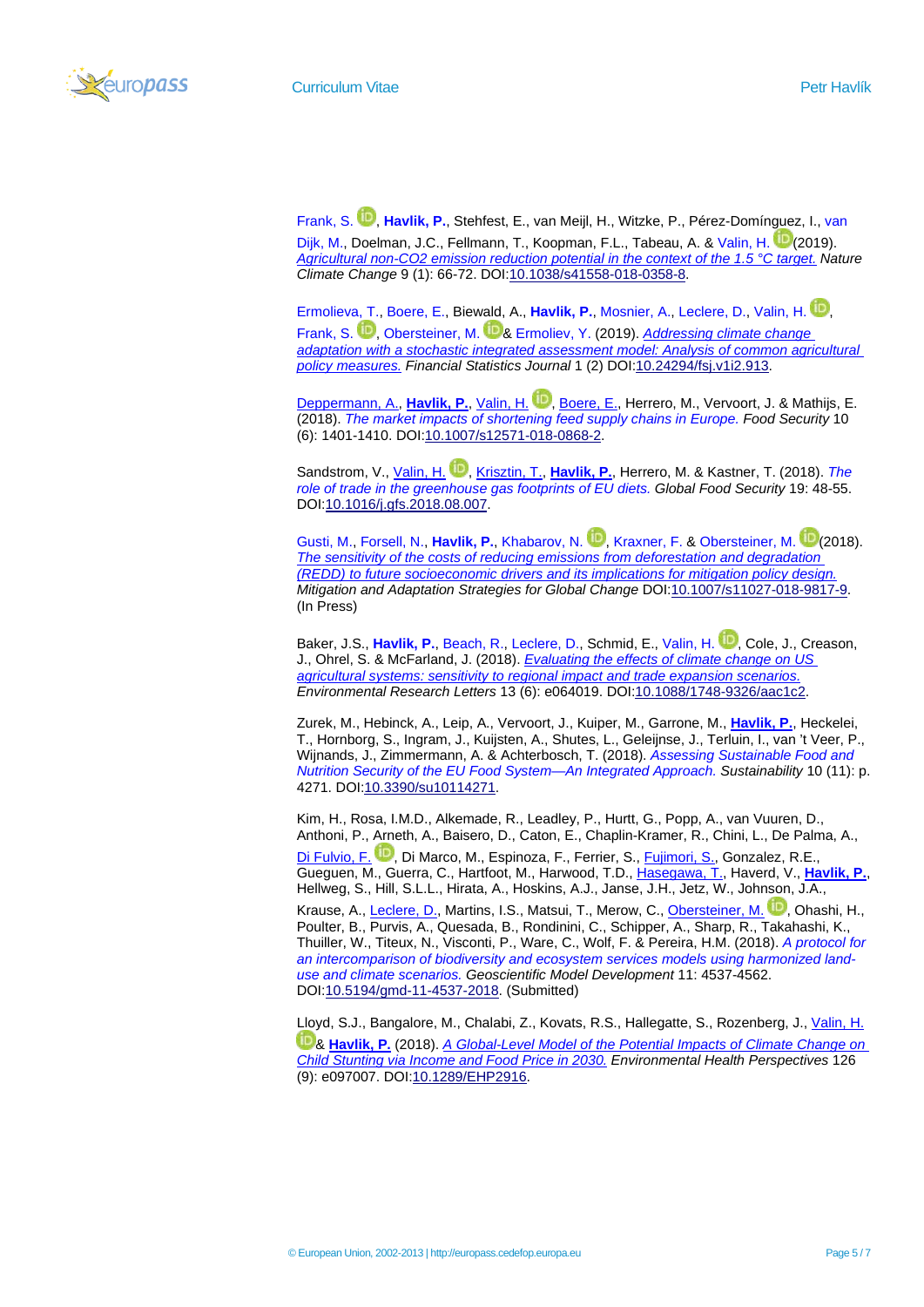

[Hasegawa, T.,](http://pure.iiasa.ac.at/view/iiasa/1314.html) [Fujimori, S.,](http://pure.iiasa.ac.at/view/iiasa/1267.html) **[Havlík, P.](http://pure.iiasa.ac.at/view/iiasa/119.html)**, [Valin, H.](http://pure.iiasa.ac.at/view/iiasa/316.html) , Bodirsky, B.L., Doelman, J.C., Fellmann, T., Kyle, P., Koopman, J.F.L., Lotze-[Camp](https://orcid.org/0000-0002-0618-773X)en, H., Mason-D'Croz, D., Ochi, Y., Pérez Domínguez, I., Stehfest, E., Sulser, T.B., Tabeau, A., Takahashi, K., Takakura, J., van Meijl, H., van Zeist, W.-J., Wiebe, K. & Witzke, P. (2018). *[Risk of increased food insecurity](http://pure.iiasa.ac.at/id/eprint/15389/)  [under stringent global climate change mitigation policy.](http://pure.iiasa.ac.at/id/eprint/15389/) Nature Climate Change* 8 (8): 699- 703. DOI[:10.1038/s41558-018-0230-x.](https://doi.org/10.1038/s41558-018-0230-x)

[Fujimori, S.,](http://pure.iiasa.ac.at/view/iiasa/1267.html) [Hasegawa, T.,](http://pure.iiasa.ac.at/view/iiasa/1314.html) [Rogelj, J.](http://pure.iiasa.ac.at/view/iiasa/254.html) **D.**[,](https://orcid.org/0000-0003-2056-9061) Su, X., [Havlik, P](http://pure.iiasa.ac.at/view/iiasa/119.html)., [Krey, V.](http://pure.iiasa.ac.at/view/iiasa/166.html) D.[,](https://orcid.org/0000-0003-0307-3515) Takahashi, K. & [Riahi, K.](http://pure.iiasa.ac.at/view/iiasa/250.html) [\(](https://orcid.org/0000-0001-7193-3498)2018). *[Inclusive climate change mitigation and food security policy under 1.5°C](http://pure.iiasa.ac.at/id/eprint/15362/)  [climate goal.](http://pure.iiasa.ac.at/id/eprint/15362/) Environmental Research Letters* 13 (7): e074033. DOI[:10.1088/1748-](https://doi.org/10.1088/1748-9326/aad0f7) [9326/aad0f7.](https://doi.org/10.1088/1748-9326/aad0f7)

Bai, Z., Ma, W., Ma, L., Velthof, G.L., Wei, Z., **[Havlik, P.](http://pure.iiasa.ac.at/view/iiasa/119.html)**, Oenema, O., Lee, M.R.F. & Zhang, F. (2018). *[China's livestock transition: Driving forces, impacts, and consequences.](http://pure.iiasa.ac.at/id/eprint/15383/) Science Advances* 4 (7): eaar8534. DOI[:10.1126/sciadv.aar8534.](https://doi.org/10.1126/sciadv.aar8534)

Luderer, G., Vrontisi, Z., Bertram, C., Edelenbosch, O., Pietzcker, R.C.[, Rogelj, J.](http://pure.iiasa.ac.at/view/iiasa/254.html) D.[,](https://orcid.org/0000-0003-2056-9061) De Boer[,](https://orcid.org/0000-0002-6835-9883) H.S., Drouet, L., Emmerling, J., **Fricko, O. D., [Fujimori, S.,](http://pure.iiasa.ac.at/view/iiasa/1267.html) [Havlik, P.](http://pure.iiasa.ac.at/view/iiasa/119.html)**, Iyer, G., Keramidas, K., Kitous, A., Pehl, M.[, Krey, V.](http://pure.iiasa.ac.at/view/iiasa/166.html) D.[,](https://orcid.org/0000-0001-7193-3498) [Riahi, K.](http://pure.iiasa.ac.at/view/iiasa/250.html) D., Saveyn, B., Tavoni, M., Van Vuuren, D.P. & Kriegler, E. (2018). *[Residual fossil CO2 emissions in 1.5–2°C pathways.](http://pure.iiasa.ac.at/id/eprint/15340/) Nature Climate Change* 8 (7): 626-633. DOI[:10.1038/s41558-018-0198-6.](https://doi.org/10.1038/s41558-018-0198-6)

[Soterroni, A.,](http://pure.iiasa.ac.at/view/iiasa/2842.html) [Mosnier, A.,](http://pure.iiasa.ac.at/view/iiasa/212.html) Carvalho, A., Câmara, G., [Obersteiner, M.](http://pure.iiasa.ac.at/view/iiasa/219.html) <sup>11</sup>[,](https://orcid.org/0000-0001-6981-2769) Andrade, P.R., Souza, R.C., Brock, R., [Pirker, J.,](http://pure.iiasa.ac.at/view/iiasa/234.html) [Kraxner, F.,](http://pure.iiasa.ac.at/view/iiasa/165.html) **[Havlik, P.](http://pure.iiasa.ac.at/view/iiasa/119.html)**, Kapos, V., zu Ermgassen, E., [Valin, H.](http://pure.iiasa.ac.at/view/iiasa/316.html) [&](https://orcid.org/0000-0002-0618-773X) Ramos, F.M. (2018). *[Future environmental and agricultural impacts of Brazil's](http://pure.iiasa.ac.at/id/eprint/15345/)  [Forest Code.](http://pure.iiasa.ac.at/id/eprint/15345/) Environmental Research Letters* DOI[:10.1088/1748-9326/aaccbb.](https://doi.org/10.1088/1748-9326/aaccbb)

van Meijl, H., **[Havlik, P.](http://pure.iiasa.ac.at/view/iiasa/119.html)**, Lotze-Campen, H., Stehfest, E., Witzke, P., Domínguez, I.P., Bodirsky, B.L., [van Dijk, M.,](http://pure.iiasa.ac.at/view/iiasa/2911.html) Doelman, J., Fellmann, T., Humpenöder, F., Koopman, J.F.L., Müller, C., Popp, A., Tabeau, A., [Valin, H.](http://pure.iiasa.ac.at/view/iiasa/316.html) <sup>11</sup> [&](https://orcid.org/0000-0002-0618-773X) van Zeist, W.-J. (2018). *Comparing impacts [of climate change and mitigation on global agriculture by 2050.](http://pure.iiasa.ac.at/id/eprint/15343/) Environmental Research Letters* 13 (6): e064021. DOI[:10.1088/1748-9326/aabdc4.](https://doi.org/10.1088/1748-9326/aabdc4)

[Grubler, A.](http://pure.iiasa.ac.at/view/iiasa/112.html) D.[,](https://orcid.org/0000-0003-0307-3515) [Wilson, C.](http://pure.iiasa.ac.at/view/iiasa/333.html) D., [Bento, N.,](http://pure.iiasa.ac.at/view/iiasa/2833.html) [Boza-Kiss, B.,](http://pure.iiasa.ac.at/view/iiasa/2913.html) [Krey, V.](http://pure.iiasa.ac.at/view/iiasa/166.html) D., [McCollum, D.,](http://pure.iiasa.ac.at/view/iiasa/203.html) [Rao, N.](http://pure.iiasa.ac.at/view/iiasa/243.html) **D**[,](https://orcid.org/0000-0002-6835-9883) [Riahi, K.](http://pure.iiasa.ac.at/view/iiasa/250.html) **D**, [Rogelj, J.](http://pure.iiasa.ac.at/view/iiasa/254.html) **D**, [De Stercke, S.,](http://pure.iiasa.ac.at/view/iiasa/1205.html) Cullen, J.[, Frank, S.](http://pure.iiasa.ac.at/view/iiasa/94.html) **D**, [Fricko, O.](http://pure.iiasa.ac.at/view/iiasa/97.html) **D**, Guo, [F.,](http://pure.iiasa.ac.at/view/iiasa/2578.html) [Gidden, M.,](http://pure.iiasa.ac.at/view/iiasa/103.html) **[Havlik, P.](http://pure.iiasa.ac.at/view/iiasa/119.html)**, [Huppmann, D.](http://pure.iiasa.ac.at/view/iiasa/130.html) [,](https://orcid.org/0000-0002-7729-7389) [Kiesewetter, G.,](http://pure.iiasa.ac.at/view/iiasa/154.html) [Rafaj, P.,](http://pure.iiasa.ac.at/view/iiasa/241.html) [Schöpp, W.](http://pure.iiasa.ac.at/view/iiasa/273.html) &

[Valin, H.](http://pure.iiasa.ac.at/view/iiasa/316.html) [\(](https://orcid.org/0000-0002-0618-773X)2018). *[A low energy demand scenario for meeting the 1.5 °C target and](http://pure.iiasa.ac.at/id/eprint/15301/)  [sustainable development goals without negative emission technologies.](http://pure.iiasa.ac.at/id/eprint/15301/) Nature Energy* 3 (6): 517-525. DOI[:10.1038/s41560-018-0172-6.](https://doi.org/10.1038/s41560-018-0172-6)

Kanter, D.R., Musumba, M., Wood, S.L.R., Palm, C., Antle, J., Balvanera, P., Dale, V.H., **[Havlik, P.](http://pure.iiasa.ac.at/view/iiasa/119.html)**, Kline, K.L., Scholes, R.J., Thornton, P., Tittonell, P. & Andelman, S. (2018). *[Evaluating agricultural trade-offs in the age of sustainable development.](http://pure.iiasa.ac.at/id/eprint/13884/) Agricultural Systems* 163: 73-88. DOI[:10.1016/j.agsy.2016.09.010.](https://doi.org/10.1016/j.agsy.2016.09.010)

Rutten, M., Achterbosch, T.J., de Boer, I.M.J.[, Crespo Cuaresma, J.,](http://pure.iiasa.ac.at/view/iiasa/58.html) Geleijnse, J.M., **[Havlik,](http://pure.iiasa.ac.at/view/iiasa/119.html) [P.](http://pure.iiasa.ac.at/view/iiasa/119.html)**, Heckelei, T., Ingram, J., Leip, A., Marette, S., van Meijl, H., Soler, L.-G., Swinnen, J., van't Veer, P., Vervoort, J., Zimmermann, A., Zimmermann, K.L. & Zurek, M. (2018). *[Metrics,](http://pure.iiasa.ac.at/id/eprint/13958/)  [models and foresight for European sustainable food and nutrition security: The vision of the](http://pure.iiasa.ac.at/id/eprint/13958/)  [SUSFANS project.](http://pure.iiasa.ac.at/id/eprint/13958/) Agricultural Systems* 163: 45-57. DOI[:10.1016/j.agsy.2016.10.014.](https://doi.org/10.1016/j.agsy.2016.10.014)

Seneviratne, .I., Wartenburger, R., Guillod, B.P., Hirsch, A.L., Vogel, Martha M., Brovkin, V., van Vuuren, D.P., Schaller, N., Boysen, L., Calvin, K.V., Doelman, J., [Greve, P.,](http://pure.iiasa.ac.at/view/iiasa/2897.html) **[Havlik, P.](http://pure.iiasa.ac.at/view/iiasa/119.html)**, Humpenöder, F., [Krisztin, T.,](http://pure.iiasa.ac.at/view/iiasa/167.html) Mitchell, D., Popp, Al., Riahi, K., [Rogelj, J.](http://pure.iiasa.ac.at/view/iiasa/254.html) **D.**[,](https://orcid.org/0000-0003-2056-9061) Schleussner, C.-F., Sillmann, J. & Stehfest, E. (2018). *[Climate extremes, land–climate feedbacks and](http://pure.iiasa.ac.at/id/eprint/15191/)  [land-use forcing at 1.5°C.](http://pure.iiasa.ac.at/id/eprint/15191/) Philosophical Transactions of the Royal Society A: Mathematical, Physical and Engineering Sciences* 376 (2119): e20160450. DOI[:10.1098/rsta.2016.0450](https://doi.org/10.1098/rsta.2016.0450)